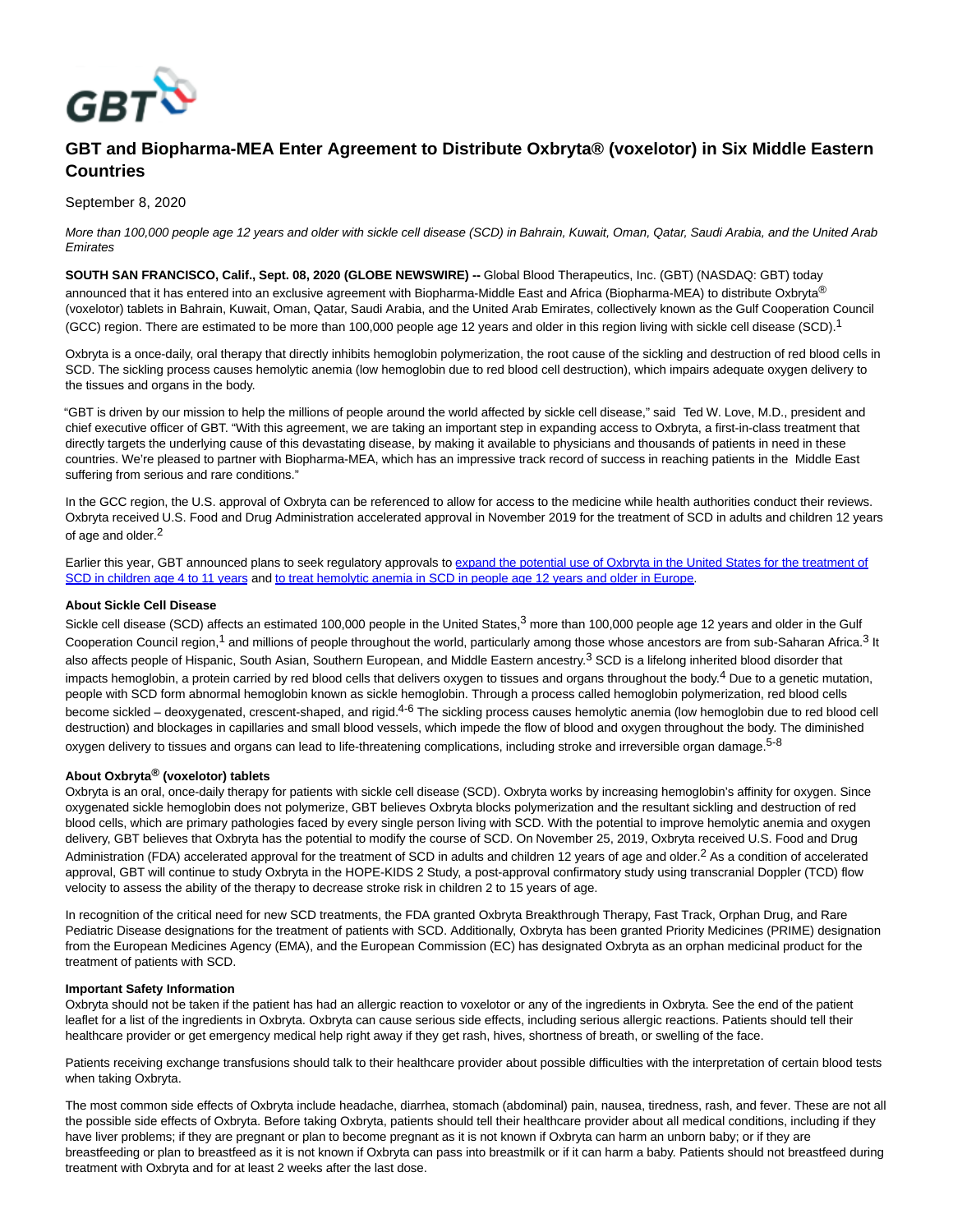Patients should tell their healthcare provider about all the medicines they take, including prescription and over-the-counter medicines, vitamins, and herbal supplements. Some medicines may affect how Oxbryta works. Oxbryta may also affect how other medicines work.

Patients are advised to call their doctor for medical advice about side effects. Side effects can be reported to FDA at 1-800-FDA-1088. Side effects can also be reported to Global Blood Therapeutics at 1-833-428-4968 (1-833-GBT-4YOU).

Full Prescribing Information for Oxbryta is available a[t Oxbryta.com.](https://www.globenewswire.com/Tracker?data=riy7z6XNKqeyd8EwYL8ANORyUhWHrTCkJOm53heAc7CetEk1mYAvr1bmNG7kRZ9nSpegvBr1Uso2x9pmOMl9bg==)

## **About Global Blood Therapeutics**

Global Blood Therapeutics (GBT) is a biopharmaceutical company dedicated to the discovery, development, and delivery of life-changing treatments that provide hope to underserved patient communities. Founded in 2011, GBT is delivering on its goal to transform the treatment and care of sickle cell disease (SCD), a lifelong, devastating inherited blood disorder. The company has introduced Oxbryta® (voxelotor) tablets, the first FDA-approved treatment that directly inhibits sickle hemoglobin polymerization, the root cause of red blood cell sickling in SCD. GBT is also advancing its pipeline program in SCD with inclacumab, a p-selectin inhibitor in development to address pain crises associated with the disease. In addition, GBT's drug discovery teams are working on new targets to develop the next generation of treatments for SCD. To learn more, please visi[t www.gbt.com a](https://www.globenewswire.com/Tracker?data=7_1g6k0oi4irFENeQ4dlzIZrX3V-JeoZhmjTx2e-dGOr1rM_z3LqZ889VLTxXLWUkBi0_JY1mvpUCXnWLGY2Biumn7ZYU0R7jgWW1CoyTizTrWe4PbZIh_cTFjI23EjEtpVeNazvNYYMgOqcykwf_22P8fXA3541vsvb9VQP41kIXmDJ73bN_BXx2PytIRPo0E5gL9OsFWespmDIMDb2mMjvW5K2mDGtcCtY-5PHUgU=)nd follow the company on Twitte[r @GBT\\_news.](https://www.globenewswire.com/Tracker?data=ObQf9nzEPnrpEulCBSJe4BDbqVumoWsq3_XUd-Nnq7DvlqrTSS239mRcaZW97q31TFhmQaCRLxGokLpZJXnJSVxt6pV0cpXSbZkFymcZMfXOcpJFy1j2dYdg9AGW-m3tJaMu9msfpDXl5G_FNsXzVjTvoNh2ItemliWsQZKqGDtFvPaBKqD43w8sqMq-sRawc0SHFgp57lj_XNUjyq-gFB3E-aM7hFFE5vHfJauZW9w=)

### **Forward-Looking Statements**

Certain statements in this press release are forward-looking within the meaning of the Private Securities Litigation Reform Act of 1995, including statements containing the words "will," "anticipates," "plans," "believes," "forecast," "estimates," "expects," and "intends," or similar expressions. These forward-looking statements are based on GBT's current expectations and actual results could differ materially. Statements in this press release may include statements that are not historical facts and are considered forward-looking within the meaning of Section 27A of the Securities Act of 1933, as amended, and Section 21E of the Securities Exchange Act of 1934, as amended. GBT intends these forward-looking statements, including statements regarding GBT's priorities, commitment, dedication, focus, goals, mission, and vision; the agreement with Biopharma-MEA, including related activities and expectations; referencing FDA approval to allow access to Oxbryta in the GCC region and review of Oxbryta by health authorities; the safety, efficacy, and mechanism of action of Oxbryta, and other product characteristics; the commercialization, delivery, availability, use, and commercial and medical potential of Oxbryta; ongoing and planned studies of Oxbryta and related protocols, activities, and expectations; the potential expansion of the approved use of Oxbryta for more patients in the U.S. and potential approval of Oxbryta to treat patients in Europe; impacting the treatment, care, and course of SCD; the potential of inclacumab; and advancing GBT's pipeline, working on new targets, and discovering, developing, and delivering treatments, to be covered by the safe harbor provisions for forward-looking statements contained in Section 27A of the Securities Act and Section 21E of the Securities Exchange Act, and GBT makes this statement for purposes of complying with those safe harbor provisions. These forward-looking statements reflect GBT's current views about its plans, intentions, expectations, strategies, and prospects, which are based on the information currently available to the company and on assumptions the company has made. GBT can give no assurance that the plans, intentions, expectations, or strategies will be attained or achieved, and, furthermore, actual results may differ materially from those described in the forward-looking statements and will be affected by a variety of risks and factors that are beyond GBT's control including, without limitation, risks and uncertainties relating to the COVID-19 pandemic, including the extent and duration of the impact on GBT's business, including commercialization activities, regulatory efforts, research and development, corporate development activities, and operating results, which will depend on future developments that are highly uncertain and cannot be accurately predicted, such as the ultimate duration of the pandemic, travel restrictions, quarantines, social distancing, and business closure requirements in the U.S. and in other countries, and the effectiveness of actions taken globally to contain and treat the disease; the risks that GBT has only recently established its commercialization capabilities and may not be able to successfully commercialize Oxbryta; risks associated with GBT's dependence on third parties for development, manufacture, and commercialization activities related to Oxbryta; government and third-party payor actions, including those relating to reimbursement and pricing; risks and uncertainties relating to competitive products and other changes that may limit demand for Oxbryta; the risks regulatory authorities may require additional studies or data to support continued commercialization of Oxbryta; the risks that drug-related adverse events may be observed during commercialization or clinical development; data and results may not meet regulatory requirements or otherwise be sufficient for further development, regulatory review, or approval; compliance with the funding and other obligations under the Pharmakon loan; the progress of activities under the distribution agreement with Biopharma-MEA, and the progress of GBT's and Syros' research and development activities under their collaboration; along with those risks set forth in GBT's Annual Report on Form 10-K for the fiscal year ended December 31, 2019, and in GBT's most recent Quarterly Report on Form 10-Q filed with the U.S. Securities and Exchange Commission, as well as discussions of potential risks, uncertainties, and other important factors in GBT's subsequent filings with the U.S. Securities and Exchange Commission. Except as required by law, GBT assumes no obligation to update publicly any forward-looking statements, whether as a result of new information, future events or otherwise.

#### **References**

- 1. Data on file.
- 2. Oxbryta (voxelotor) tablets prescribing information. South San Francisco, Calif. Global Blood Therapeutics, Inc.; November 2019.
- 3. Centers for Disease Control and Prevention website. Sickle Cell Disease (SCD). [https://www.cdc.gov/ncbddd/sicklecell](https://www.cdc.gov/ncbddd/sicklecell/data.html) /data.html. Accessed June 3, 2019.
- 4. National Heart, Lung, and Blood Institute website. Sickle Cell Disease. [https://www.nhlbi.nih.gov/health-topics/sickle](https://www.nhlbi.nih.gov/health-topics/sickle-cell-disease)cell-disease. Accessed August 5, 2019.
- 5. Rees DC, et al. Lancet. 2010;376(9757):2018-2031.
- 6. Kato GJ, et al. Nat Rev Dis Primers. 2018;4:18010.
- 7. Kato GJ, et al. J Clin Invest. 2017;127(3):750-760.
- 8. Caboot JB, et al. Paediatr Respir Rev. 2014;15(1):17-23.

**Contact Information:** Steven Immergut (media) GBT 650-410-3258 [simmergut@gbt.com](https://www.globenewswire.com/Tracker?data=NklrYX-rN3oySazTXHe_fMZiXkbV91RQe7KRHrieRDSmG_q3fCimEWHH2XFKwBIyGrr7j4YrYR8kBgskXXvFpw==)